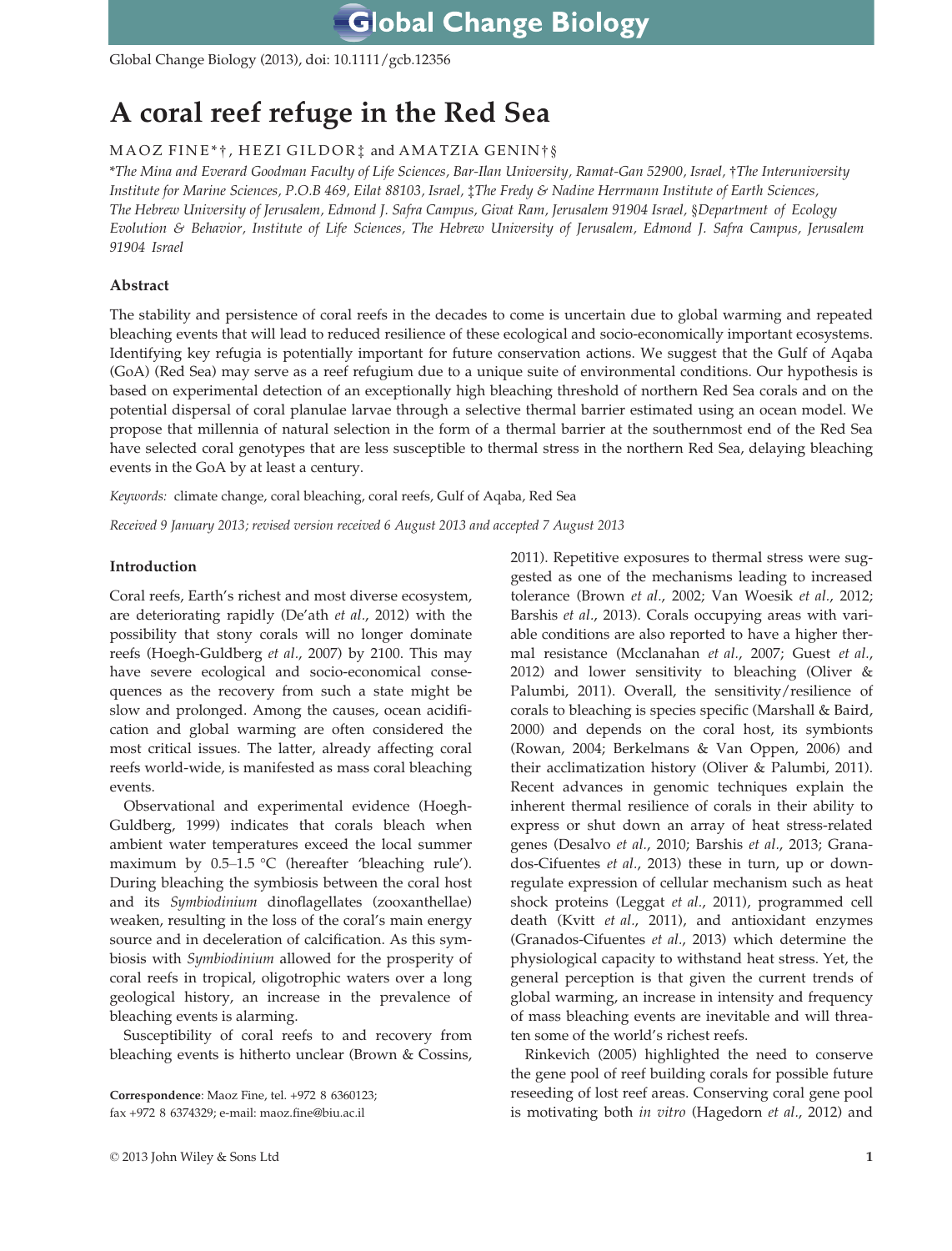in situ (Horoszowski-Fridman et al., 2011) actions, including 'Assisted Colonization', that is, transplantation of corals to identified 'refugia' (Hoegh-Guldberg et al., 2008) but see (Howells et al., 2013). Here, we propose that the Gulf of Aqaba (GoA), northern Red Sea, is a natural refugium due to its latitudinal location, topography, oceanography, and especially its recent geological history.

More than three decades after the first reported mass bleaching event, coral reefs in the GoA have remained bleaching-free, even when sea surface temperatures exceeded the local average summer maximum by 2.0 °C as in 2010 and 2012. This cannot be explained by the high latitude of the GoA (28–29.5°N) alone, since severe bleaching events have also been reported from high latitude (Debose et al., 2013) and the world's southernmost reefs (32.0°S) (Dalton & Carroll, 2011; Harrison et al., 2011). Similarly, it cannot be explained by repetitive exposures to increased or variable temperature. During the 1997–1998 and 2010 world-wide bleaching events, many areas in the Gulf of Aden, outside the Red Sea, were affected by bleaching (Kotb et al., 2004), while within the Red Sea the bleaching was limited to some shallow-water reefs near Eritrea and Yemen where seawater temperature exceeded 38 °C (Kotb et al., 2004).

In this study, we present a plausible explanation to why corals inhabiting the reefs of the GoA do not follow the 'bleaching rule'. We hypothesize that a selection process, occurring over the last few millennia at the straits of Bab el Mandeb (southern Red Sea) and the southern Red Sea, favors thermally resistant coral genomes. When these corals disperse northward and settle in cooler water of the GoA, they live much below their bleaching threshold.

## Material and methods

# Laboratory experiments

This study was performed at the Interuniversity Institute for Marine Science (IUI, Eilat, Red Sea, Israel; 29°30′N, 34°56′E). The sensitivity of GoA corals to high temperatures was tested with the following five common species, all known to bleach in Indo-Pacific reefs (Pandolfi et al. 2011): the branching Stylophora pistillata, Pocillopora damicornis, and Acropora eurystoma and the massive Favia favus and Porites sp. The corals were collected at 3–5 m depth in front of the IUI, fragmented, and allowed to recover and acclimate at ambient temperature for 3 weeks before the onset of the experiment. Incubation took place in 25 5-l aquaria (5 per species, 5 fragments per aquarium) with running seawater (water replacement rate of 2  $\rm h^{-1}$ ). Heaters and chillers were used to control temperature and data loggers were used to record temperature fluctuations in the aquaria.

Incubation experiments were conducted in winter (February) and summer (August) 2010 when the average seawater temperatures were 22.5 and 27.2 °C, respectively. Light intensity was adjusted using a shade cloth to match light levels at the collection depth (mid-day levels of 500–750 and 750–1200  $\mu$ mol quanta m<sup>-2</sup> s<sup>-1</sup> in February and August, respectively).

Corals were incubated for 4 weeks in water temperatures of up to 33 °C, ca. 6 °C warmer than the average summer maximum. We define summer maximum as the multi-annual (1988–2012) average sea surface temperature (SST) for the summer period (July–September, = 26.1 °C).

Temperature was raised 1 °C per 72 h and corals were sampled  $(n = 4)$  at five sampling points along the temperature gradient (23, 26, 28, 30, and 33 °C in February; 26, 29, 32, 33, and 34 °C in August). The remaining five fragments per species were incubated for additional 3–4 weeks at the highest temperature and observed for signs of bleaching.

Biological examination included quantification of zooxanthellae and chlorophyll concentration per cell. Zooxanthellae cell counts were normalized to coral tissue biomass (total protein content) and chlorophyll concentration was calculated per zooxanthella cell (Krief et al., 2010).

The photosynthetic capacity of symbiotic dinoflagellates in the examined species were examined using an imaging pulse amplitude modulated fluorometer (I-PAM, Walz Gmbh, Effeltrich, Germany) at every sampling point on the fragments that were later sacrificed for zooxanthellae counts and chlorophyll concentration measurement. A rapid light curve (RLC) was performed to measure changes in Fv/Fm following the incubation in elevated temperature. Measurements of maximal quantum yield were performed following a 20 min dark acclimation.

# Warming trends and bleaching prediction

Warming trends were calculated for the warmest month in each region: August in the GoA, September in the southern Red Sea, and June in the Gulf of Aden. SST data for the northern GoA were obtained from measurements made since 1988 once a day between 08:00 hours and 09:00 hours (local time) at the Eilat Coral Reef Nature Reserve at a fixed point, ca. 10 m seaward of the reef flat, using a standard 'bucket thermometer'  $(\pm 0.05 \degree C$  precision) lowered to the water from the pier of the Underwater Coral Observatory Park. SST for nonworking days (weekends and holidays) was calculated based on interpolation between the two proximal measurements. Daily SST anomalies were calculated for the summer period (July–September) of each year as the deviation of the daily SST from the long-term (1988–2012) average of those 3 months  $(26.1 \text{ °C})$ .

Sea surface temperature data for the Red Sea and the Gulf of Aden were obtained from the world-wide coastal warming assessment webpage (Lima & Wethey, 2012). Four sites in each location were selected and the average warming trend of the warmest month in each region was calculated (°C per decade). We then extracted the predicted maximum SST in 2030, 2050 and 2100.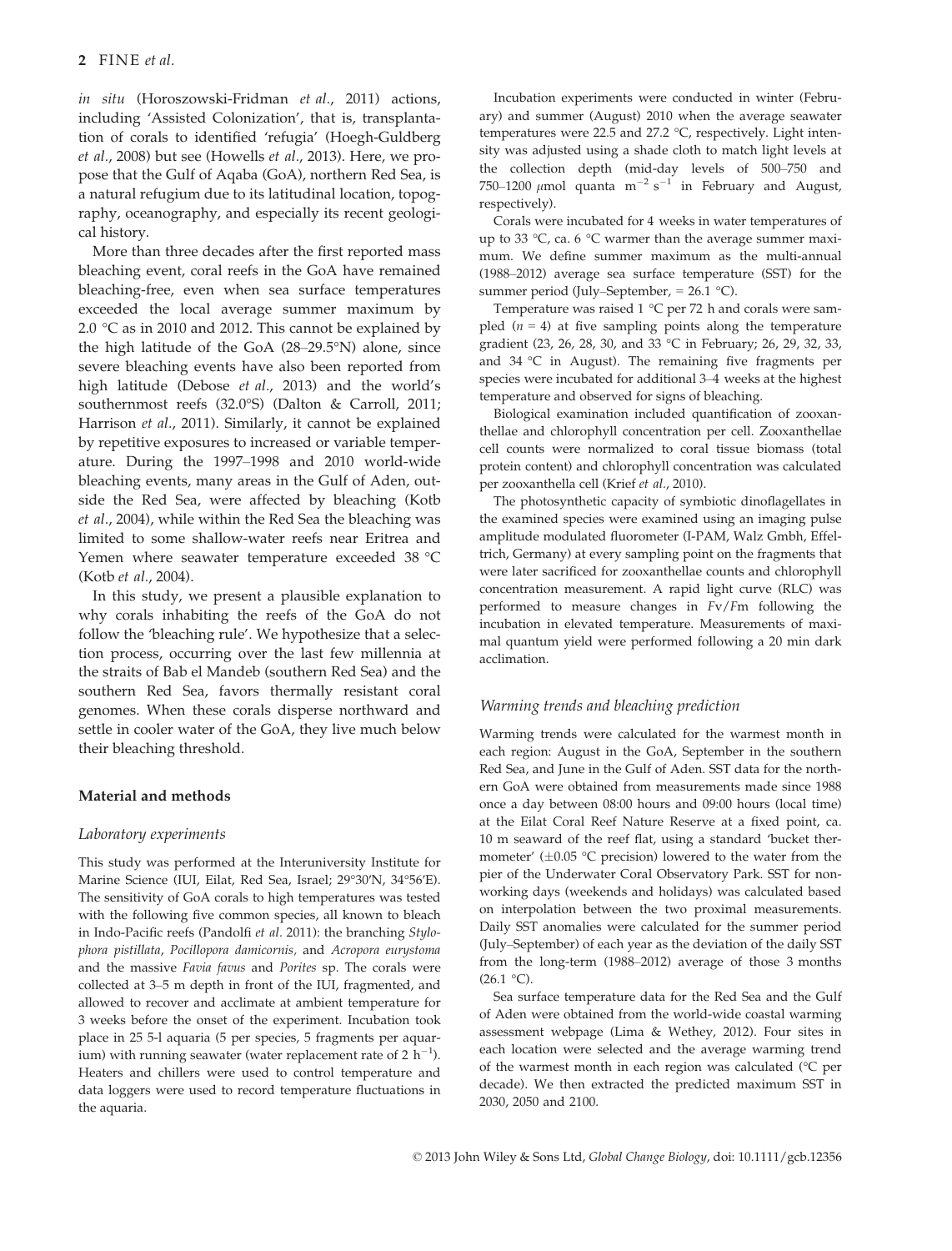#### Larval dispersal modeling

Using an ocean model [MITgcm (Marshall et al., 1997a, b)] adapted to the Red Sea (Biton et al., 2008, 2010), we evaluated the spatial extent of the dispersal of larvae entering the Red Sea from the south. The model domain included the entire Red Sea area and the northern Gulf of Aden, extending to 45°E. The bathymetry in our model is based on 2 min Worldwide Bathymetry/Topography dataset (ETO-PO2) (ETOPO2 data are available at http://www.ngdc.noaa. gov/mgg/bathymetry/relief.html.) A full surface mixed layer scheme, referred to in the literature as the K-Profile Parameterization scheme, is employed (Large et al., 1994). The spatial resolution was 2' across the Red Sea and 5′ along its main axis. The water column is resolved by 13 levels in the vertical, with seven of these layers concentrated in the upper 200 m to capture the complex dynamics of the upper ocean.

To simulate the present-day conditions, at the surface we impose monthly average climatological atmospheric data, including surface zonal and meridional wind vector components, surface air temperature, specific humidity, precipitation, incoming short-wave and long-wave radiation, all based on Da Silva et al. (1994). Evaporation and surface turbulent flux components such as latent heat, sensible heat, and wind stress were calculated by the model based on the applied atmospheric data and used the methodology described in Large & Pond (1981, 1982). Overall, the model results for the present-day Red Sea reproduce rather well the main features of circulation and hydrography of the Red Sea, including the surface circulation and the exchange flux at the Strait of Bab el Mandab (Biton et al., 2008, Supplementary Information).

To simulate the circulation during the Holocene, we conduct a series of experiments designed to investigate the sensitivity of the Red Sea to sea level and atmospheric changes (that are plausible for the Holocene), as detailed in Biton et al. (2010). Model results for the early Holocene (a relatively humid period) and late Holocene (a relatively dry period) were compared with available proxy records from the Red Sea, and show good correspondence (Biton et al., 2010). For our simulation described below, we used the model results for the early Holocene. More details on the model configuration can be found in Biton et al. (2008, 2010).

One thousand coral planula larva-like virtual particles were seeded on the sea surface at the entrance to the Red Sea and then tracked as they were passively advected by the model climatological currents. Since reef building corals in the Red Sea are asynchronous (Shlesinger & Loya, 1985) with some reproducing over winter and spring while others reproduce in summer, simulations were run for both February and August and we examined their position after 1–4 weeks. In the Red Sea, the majority of corals are hermaphroditic, gamete-releasing species. Among the studied GoA species, S. pistillata is a winter to summer planulating species, A. eurystoma, P. damicornis and F. favus and Porites sp. are summer spawners and it is likely that in the Gulf of Aden these species release their propagules in the same season (Bauman et al., 2011).

#### Statistical analysis

The effect of temperature on chlorophyll concentration was analyzed separately for each species, using a one-way analysis of variance (ANOVA).

For analyses of chlorophyll fluorescence, one-way ANOVA and Tukey's post hoc multiple comparison tests were performed to detect significant differences over data points and between treatments (temperature, SPSS).

Kolmogorov–Smirnov normality test and Levene's homogeneity of variance test were used to identify whether the assumptions of the parametric ANOVAs were satisfied. Arcsine transformations were used where these assumptions were not met. Unless otherwise specified, mean values are presented  $+SD.$ 

# Results

### Temperature record and warming trend in the GoA

Temperature summer maxima in the GoA have been rising over the last 24 years at a rate of 0.034  $^{\circ}$ C yr<sup>-1</sup> (Fig 1a) with average temperatures in August rising at an annual rate of  $0.04$  °C (pier measurements) to 0.05 °C (www.coastalwarming.com). February, the coldest month, has warmed by  $0.028 \text{ °C yr}^{-1}$ . At the present rate, seawater temperature in the GoA by the end of this century may exceed 31.5  $\degree$ C, which is 2–2.5  $\degree$ C above the expected bleaching threshold for this region (based on the local mean summer maxima). Temperature records indicate an increasing frequency of excursions from summer (July to September) maxima average (Fig 1b). In both 2007 and 2012 for example, over 12 days were 2–2.7 °C warmer than average summer maxima.

#### Thermal stress of GoA corals

None of the incubated corals showed any visual signs of bleaching in spite of the fact that mass bleaching conditions are generally formed at  $+1.5-2$  °C over average summer maxima. Only at 34 °C (7 °C above summer maximum) did S. pistillata, P. damicornis and A. eurys*toma* have an average reduction of  $25 \pm 3.5$ ,  $35 \pm 5.2$ , and  $45 \pm 2.1\%$  in zooxanthellae density, respectively. Massive corals Porites sp. and F. favus were less affected with zooxanthellae average loss of  $13 \pm 3.6$  and  $18 \pm 3.1\%$ , respectively.

No significant difference was detected in chlorophyll concentration per host cell between all temperature treatments ( $P > 0.05$ ,  $n = 20$ ). This pattern was recorded in all five species.

Chlorophyll fluorescence of the five examined coral species revealed a species-specific response to elevated temperature, as evident from both changes in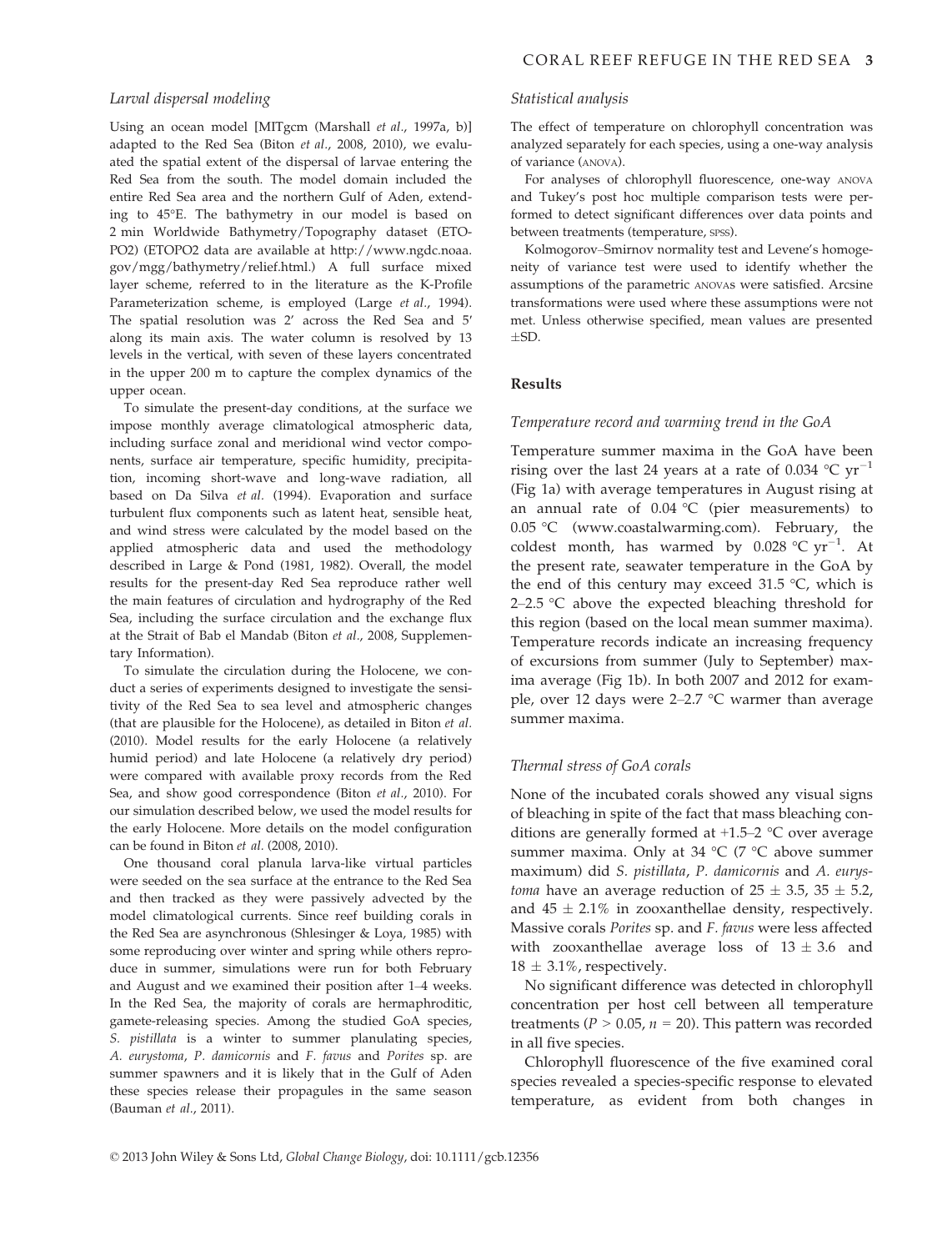

Fig. 1 (a) A 25-year (1988–2013) temperature record and regression line for August (black) and February (blank) in the northern Gulf of Aqaba, demonstrating a sharper temperature rise in the warmest month. (b) Anomalies from average summer (July, August, and September) temperatures over the last 25 years. Each data point designates one day.

dark-adapted Fv/Fm (maximal yield) and a RLC (Fig. 2). At the beginning of the incubation period, Fv/Fm was similar between species. No significant difference in dark-adapted Fv/Fm was recorded between species at temperatures between 26 and 32 °C ( $P > 0.05$ ,  $n = 5$ ). A 12–15% drop in dark-adapted Fv/Fm was recorded at 34 °C, except for S. pistillata which did not show a significant decrease ( $P > 0.05$ ,  $n = 5$ ). More pronounced changes in photosynthetic performance were evident along the RLC with distinct species-specific response (Fig. 2). While the variable fluorescence at 34 °C was consistently lower than that under the lower temperature treatments ( $P < 0.01$ ), in all coral species (Tukey's post hoc comparisons), S. pistillata, Acropora euristoma, and Favia favus showed a significantly greater response (lower Yield,  $P < 0.01$ ) than Pocillopora damicornis and Porites sp. No significant difference in variable fluorescence was detected between temperature treatments 26 °C, 29 °C, and 32 °C ( $P > 0.05$ ) for all species.

#### Larval dispersal simulations

Simulations were run for both February and August and we examined the larvae position after 2 and 4 weeks. In both cases, the larvae remain within the warm (>32 °C) region of the southern Red Sea (Fig. 3a, b), indicating that the ancestors of corals that eventually colonized the northern Red Sea and GoA had to survive to reproduction age  $(\geq 1$  year) in water that was  $>5$  °C warmer than the maximum found at present in the GoA.

# Discussion

Clearly, common GoA corals do not follow the global 'bleaching rule' (Table 1). Thermal tolerance of a coral is often considered dependent on the Symbiodinium type it hosts (Lajeunesse et al., 2010). This cannot explain the thermal resistance of the corals in this study as most corals in the GoA host clade A and the widely distributed clade C (Karako-Lampert et al., 2004; Byler et al., 2013), both known to be relatively sensitive to thermal-driven stress. The heat-tolerant Symbiodinium clade D was never recorded in the GoA examined species.

We propose that the exceptional thermal resistance of GoA corals is the outcome of the unique geography and topography of the Red Sea. This elongated sea (ca. 2000 km, 12.5–29.5°N) is connected to the open ocean via a narrow, shallow (137 m) strait at its southernmost end (Bab el Mandeb). Consequently, during the last glacial maximum, when global sea level dropped ca. 120 m below present sea level (Peltier, 1994, 2004), the Red Sea became nearly disconnected from the open ocean leading to a dramatic increase in salinity (Hemleben et al., 1996; Rohling et al., 1998; Fenton et al., 2000; Siddall et al., 2003) and local decimation of corals (Braithwaite, 1987) and plankton (Fenton et al., 2000). Reestablishment of coral reefs started after sea level returned to within 20 m of the present level, around 8 kyr before present (Braithwaite, 1987). As the only possible source of coral larvae for recolonization was the Gulf of Aden, each coral larva entering the Red Sea had to pass through the exceedingly warm waters (>32 °C in summer) in the entrance to the Red Sea. The palaeoceanographic conditions in the northern and central Red Sea were similar to present day or warmer at the time corals started to recolonize the Red Sea 6–7 kyr before present (Trommer et al., 2010). Since the duration of the corals' planktonic larval stage is in the order of days to weeks (Cetina-Heredia & Connolly, 2011), and since it takes >1 year for recently settled corals to start reproducing, the colonization of the northern Red Sea and GoA must have occurred via stepping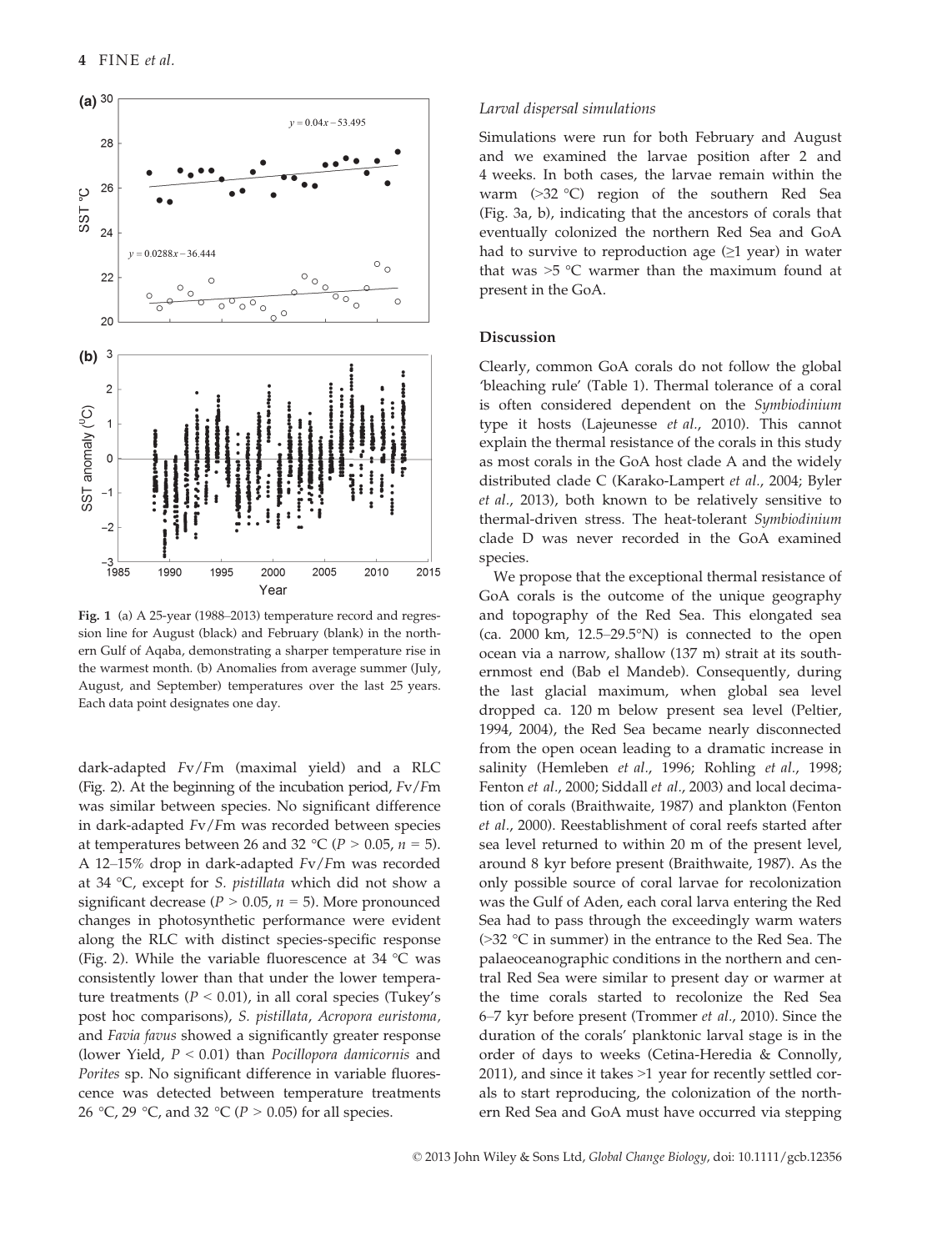

Fig. 2 Rapid light curve of the five examined species in four temperature treatments. The  $Fv/Fm$  per light intensity at a given temperature is indicative of the sensitivity of the PSII to increased irradiance as temperature increases.

stones, whereby larvae reached some distance into the Red Sea, settled, grew, released larvae, and so on.

At present, the exchange flow between the Red Sea and the Gulf of Aden changes from a two-layer exchange in winter (with inflow into the Red Sea at the surface) to a three-layer exchange in summer (with surface outflow from the Red Sea into the Gulf of Aden (Murray & Johns, 1997; Siddall et al., 2002; Smeed, 2004; Sofianos et al., 2002). Simulation for various stages during the Holocene (Biton et al., 2010) suggest that the two-layer exchange pattern prevailed throughout the year with stronger inflow into the Red Sea in winter. Therefore, the simulation for February (Fig. 3) represents an upper bound to the northward reach of larvae.

We propose that the southern Red Sea served as a selective barrier for heat-tolerant coral host genotypes. Based on the aforementioned 'bleaching rule', corals in the GoA should start bleaching when water temperature reaches 32.5 °C (summer maximum in the southern Red Sea +0.5–1.5 °C). Hence, under the present local warming rate (ca.  $0.04 \text{ °C yr}^{-1}$ ), no mass bleaching should be expected in GoA reefs in the next 100 years. Summer temperatures in the central Red Sea often exceeds 32 °C, primarily in shallow water.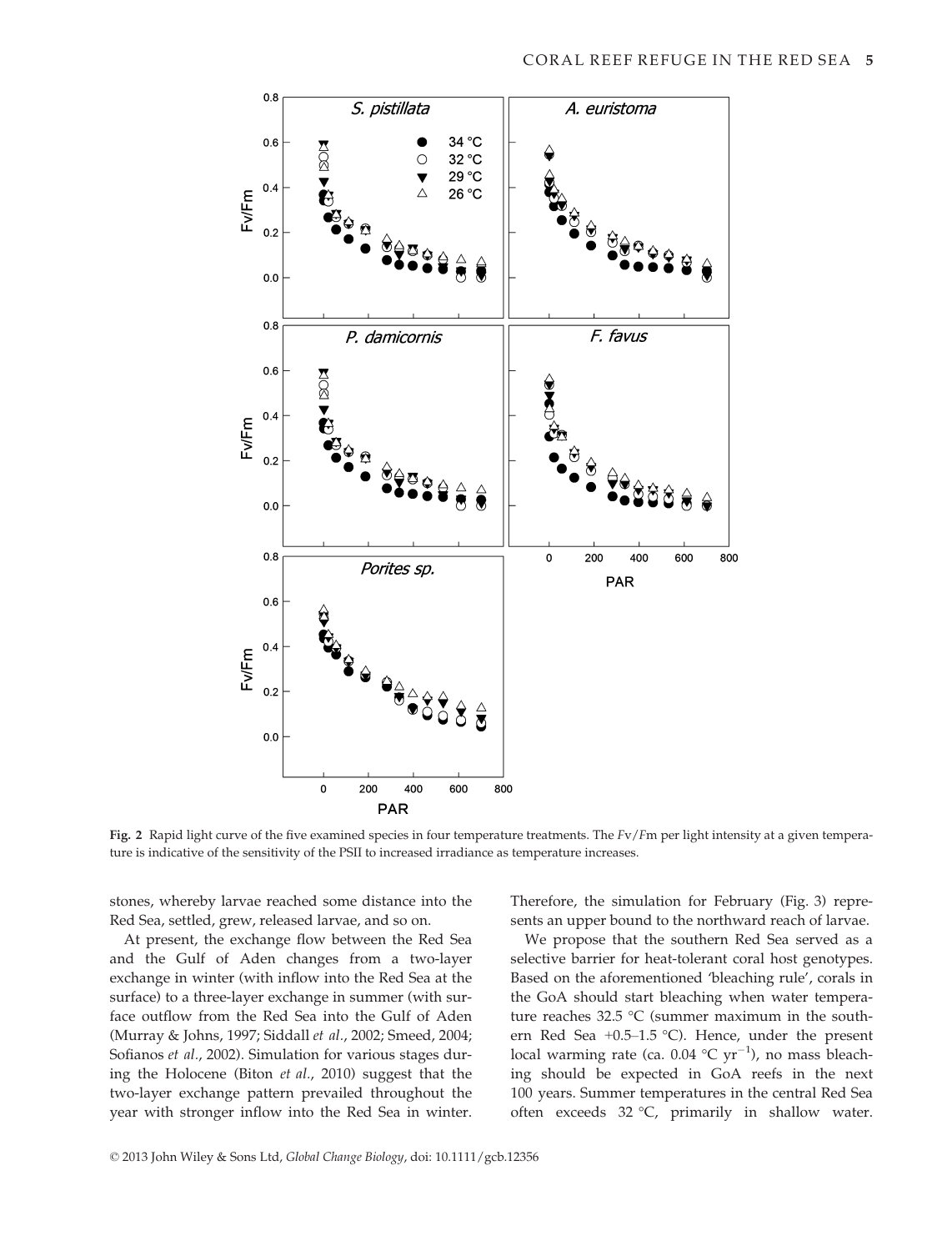

Fig. 3 (a) Model of northward dispersal of coral planula larvae ( $N = 1000$ ), after release in the Bab el Mandab Straits in February (when the maximal northward penetration is expected. (b) Red Sea summer temperatures demonstrating the sharp latitudinal temperature gradient between the warm southern section of the Red Sea and cooler water in the Gulf of Aqaba. Dashed red circle indicates the 'warm barrier' in the southern Red Sea.

Table 1 Thermal tolerance experiments in the Gulf of Aqaba. Results of the incubation experiments, presenting the absence of bleaching at up to 7 °C above summer maximum and changes in the density of symbiotic dinoflagellates at the maximum temperature examined

| Species,<br>(Symbiodinium clade) | Incubation<br>temperature/period | °C above<br>summer maxima | Bleaching signs | $%$ change<br>Symbiodinium density | Source                         |
|----------------------------------|----------------------------------|---------------------------|-----------------|------------------------------------|--------------------------------|
| Stylophora pistillata, (A)       | $31/3$ weeks                     | 4                         | None            | ND                                 | (Winters <i>et al.</i> , 2006) |
|                                  | $34/4$ weeks                     |                           | None            | $-25 \pm 3.5$                      | Present study                  |
| Pocillopora damicornis, (C)      | $31/3$ weeks                     | 4                         | None            | N.D.                               | (Winters <i>et al.</i> , 2006) |
|                                  | $34/4$ weeks                     |                           | None            | $-35 \pm 5.2$                      | Present study                  |
| Favia favus, (C)                 | $31/3$ weeks                     | 4                         | None            | ND.                                | Present study                  |
|                                  | $34/4$ weeks                     |                           | None            | $-18 \pm 3.1$                      | Present study                  |
| Acropora eurystoma, (C)          | $34/3$ weeks                     | ⇁                         | None            | $-45 + 2.1$                        | Present study                  |
| Porites sp. (C)                  | $34/4$ weeks                     |                           | None            | $-13 \pm 3.6$                      | Present study                  |

Although corals in that region are well acclimatized to warm seawater temperature, they live close to their bleaching threshold and occasionally bleach (records from 2007 and 2010) when this threshold is crossed (Furby et al., 2013). We argue GoA corals are of the same origin but live way below their bleaching threshold.

While this hypothesis is yet to be validated by genetic markers, there are other supporting arguments. The measured slow growth rate (linear extension) of corals in the GoA, half that of corals in the northern Red Sea and a fifth to an order of magnitude slower than in the southern Red Sea, suggests that corals originating in warmer waters of the Red Sea grow much slower in suboptimal cooler environments of the GoA. While coral growth in the central and southern sections of the Red Sea may decrease with warming (Cantin et al., 2010), an increase in the linear extension of Porites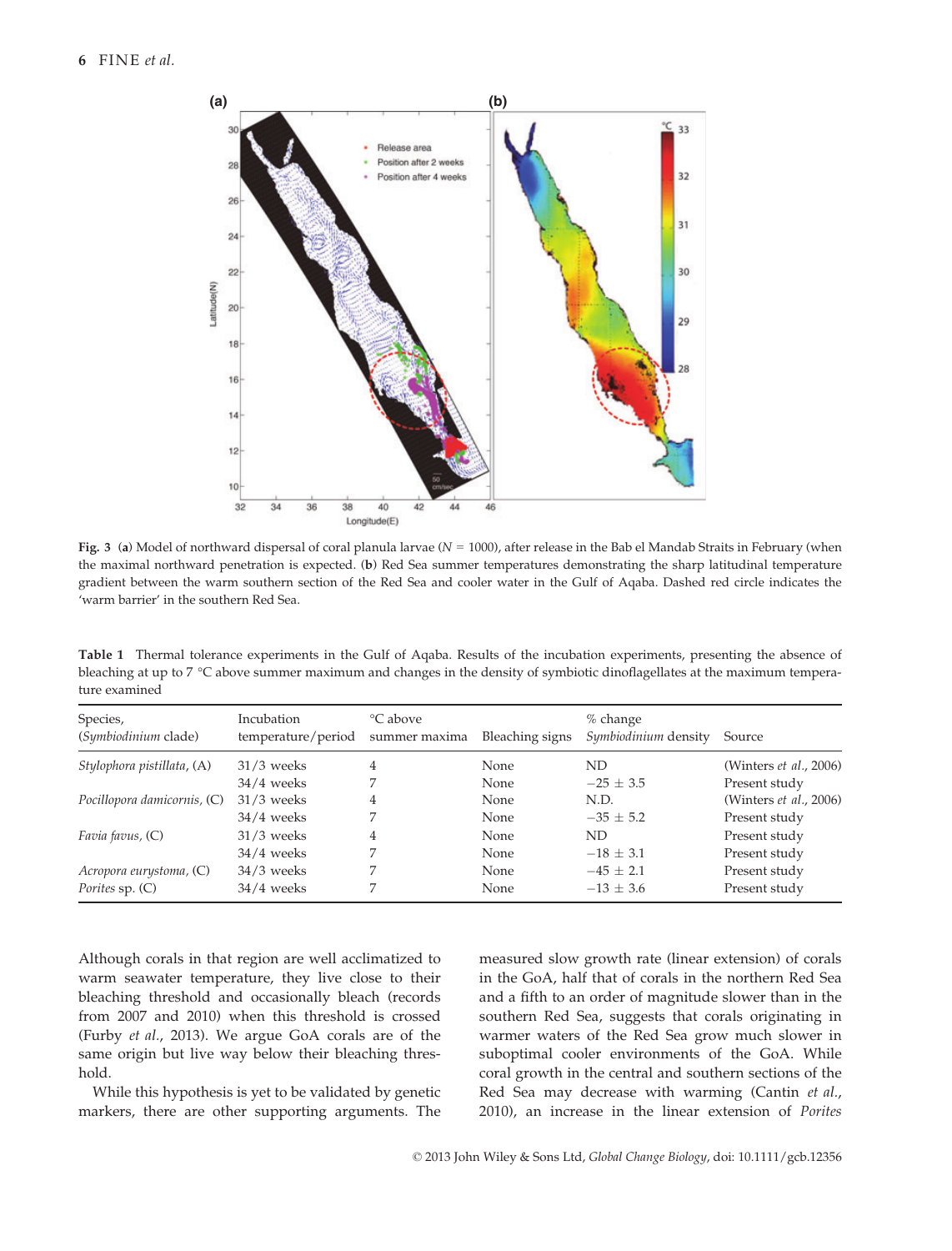corals was recorded in the GoA beginning in the 1980s (Heiss, 1996). If so, warming of the northern Red Sea may promote reef building coral growth rate, and thus offset reduced coral calcification due to ocean acidification (Silverman et al., 2009). At the same time, it is important to note that coral sensitivity to thermal stress may be increased by ocean acidification (Anthony et al., 2008).

The predicted bleaching threshold at the latitudinal range of the northern GoA, as recorded for high-latitude reefs (Dalton & Carroll, 2011; Fig. 4), is 27 °C. However, the actual bleaching threshold is at least 5  $^{\circ}$ C higher. Considering the rate of warming in the region, by the time the Gulf of Aden and southern Red Sea reefs (as well as many other indo-pacific reefs) will cross their threshold and experience temperatures above 35 °C in 2100, corals in the GoA will still be experiencing maximum summer temperatures below 31 °C, which is under their bleaching threshold.

These findings call for special efforts to protect this exceptional refuge from anthropogenic damage, such as pollution, eutrophication, and breakage. Hoegh-Guldberg et al. (2008) suggested in situ 'Assisted Colonization', that is, transplantation of thermally resistant low-latitude corals to 'refugia' in higher latitudes where they will grow in waters far colder than their bleaching threshold. Recently, Howells et al. (2013) doubted the feasibility of the Assisted Colonization idea on the basis of experimental evidence, demonstrating that corals and their symbiotic Symbiodinium are also limited by a lower thermal limit (Howells et al., 2013). The deep,



Fig. 4 Estimates of thermal bleaching threshold by latitude (Dalton & Carroll, 2011; polynomial curve) on which present and future Red Sea SST were plotted. SST predictions are for the warmest month in each region, demonstrating that although present-day temperatures in the Gulf of Aqaba are already crossing the predicted local bleaching threshold, the actual bleaching threshold (thick dashed line), experimentally identified, will not be crossed even by 2100.

narrow GoA and relatively warm deep water temperature prevents from surface water of the gulf to drop below 20 °C. To date, no cold weather bleaching was observed in the GoA, suggesting that the corals and their symbionts have well acclimatized to these winter temperatures. We suggest that colonization of coral propagules, originating in warm areas and settling in high-latitude cooler waters of the GoA for millennia, provides a 'natural proof' of the concept that the coral symbioses is pre-adapted (and conservative) to their historical thermal limits. Coral thermal tolerance may be the result of a resilient coral host, symbiotic dinoflagellates (Berkelmans & Van Oppen, 2006) or associated microorganisms (Bayer et al., 2013). It may also be the resilience of a particular combination (holobiont). Environmental change leading to changes in holobiont composition may compromise thermal tolerance (Zilber-Rosenberg & Rosenberg, 2008). Future research should focus on identifying the source of thermal resistance in the GoA at the genetic level; the Symbiodinium, associated microorganisms, the coral host population or a combination of all.

### Acknowledgments

The authors are grateful to S. Berkowicz for editorial assistance. This study was partially supported by an Israel Science Foundation (ISF) personal grant to HG and an ISF personal grant to MF. Sea Surface Temperature data was supplied by the National Monitoring Program (NMP) of the GoA. We thank Yael Amitai and Erick Fredj for technical support in the larval dispersion modeling.

## References

- Anthony KRN, Kline DI, Diaz-Pulido G, Dove S, Hoegh-Guldberg O (2008) Ocean acidification causes bleaching and productivity loss in coral reef builders. Proceedings of the National Academy of Sciences of the United States of America, 105, 17442– 17446.
- Barshis DJ, Ladner JT, Oliver TA, Seneca FO, Traylor-Knowles N, Palumbi SR (2013) Genomic basis for coral resilience to climate change. Proceedings of the National Academy of Sciences of the United States of America, 110, 1387–1392.
- Bauman AG, Baird AH, Cavalcante GH (2011) Coral reproduction in the world's warmest reefs: southern Persian Gulf (Dubai, United Arab Emirates). Coral Reefs, 30, 405–413.
- Bayer T, Neave MJ, Alsheikh-Hussain A et al. (2013) The microbiome of the red sea coral stylophora pistillata is dominated by tissue-associated endozoicomonas bacteria. Applied and Environmental Microbiology, 79, 4759–4762.
- Berkelmans R, Van Oppen MJH (2006) The role of zooxanthellae in the thermal tolerance of corals: a 'nugget of hope' for coral reefs in an era of climate change. Proceedings of the Royal Society B-Biological Sciences, 273, 2305–2312.
- Biton E, Gildor H, Peltier WR (2008) Red sea during the last glacial maximum: implications for sea level reconstruction. Paleoceanography, 23, PA1214. doi: 10.1029/ 2007PA001431.
- Biton E, Gildor H, Trommer G, Siccha M, Kucera M, Van Der Meer MTJ, Schouten S (2010) Sensitivity of Red Sea circulation to monsoonal variability during the Holocene: an integrated data and modeling study. Paleoceanography, 25, PA4209. doi: 10.1029/2009PA001876.
- Braithwaite CJR (1987) Geology and paleogeography of the red sea region. In: Red Sea (key environments) (eds Edwards AJ, Head SM), pp. 22–44. Pergamon Press, Oxford.